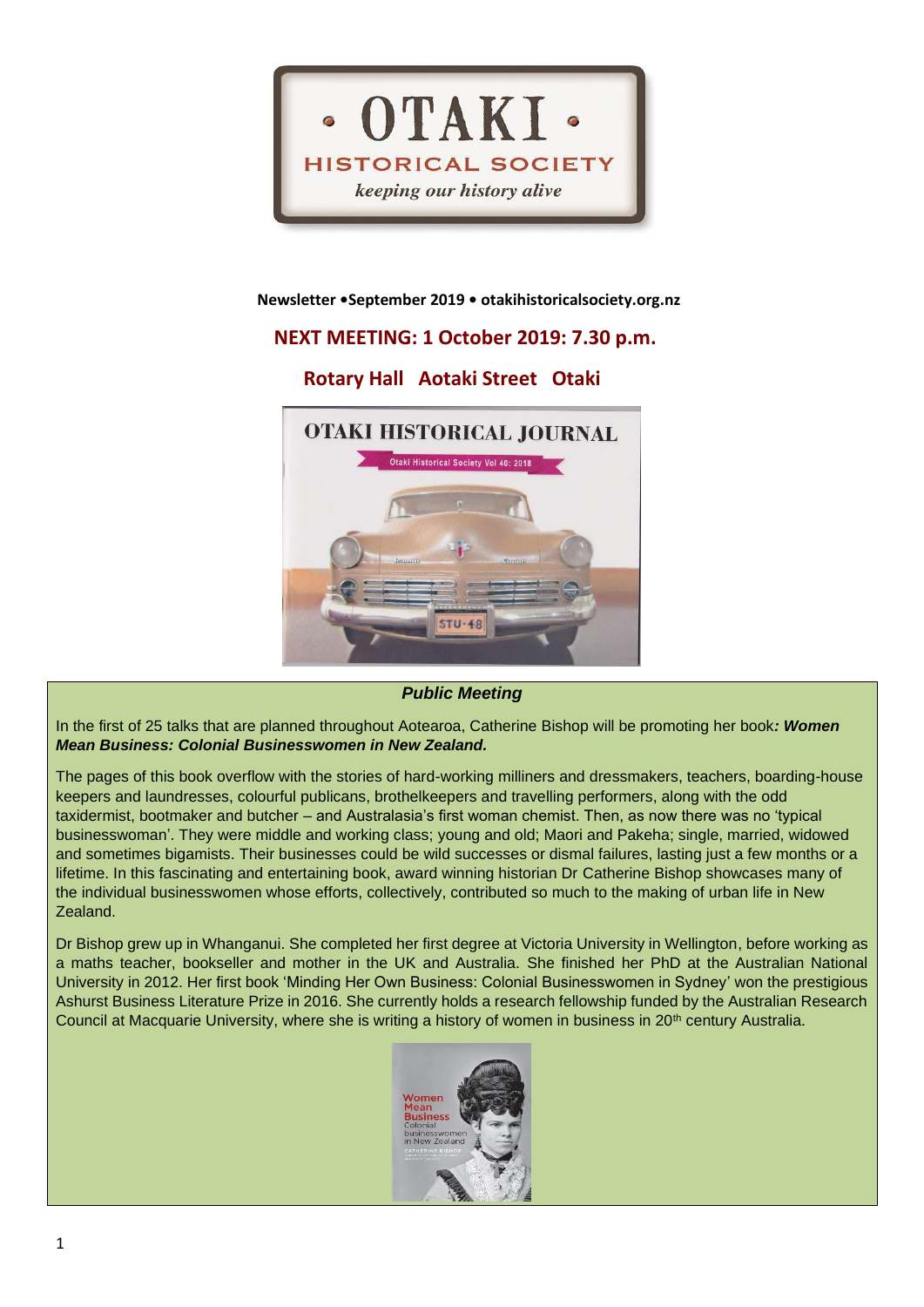# *August Public Meeting*

Sir Kim Workman was our guest at this meeting and gave an enlightened presentation titled 'talking about whanau'. He outlined his whakapapa and connection to the Kapiti – Otaki area. His great grandfather, John Stanton Workman was a scottish whaler and member of the Wellington Early Settlers Association. His great grandmother was Rewhaunga a captive who had ended up on Kapiti Island. Sir Kim explained the role of Rewhaunga and the difficulties she must have endured living in two worlds.

He told of his own boyhood in Masterton, being one as it was for many, of mixed heritages, of cultural confusion. After leaving school he joined the police force experiencing many of the racial differences which were prevalent then.

He is now retired, living at Waikawa Beach and studying Te Reo at Te Wananga o Raukawa.

## *Other Updates*

# *AGM*

Anne Thorpe remains our patron and Neale Ames accepted the auditor appointment for another year.

All office bearers from last year generously offered their time and efforts for another year. Consequently the following were duly elected.

| President             | Meagan Roach         |
|-----------------------|----------------------|
| Secretary             | Sarah Maclean        |
| Treasurer             | Neil Greenwood       |
| <b>Vice President</b> | <b>Annie Bythell</b> |
| Vice President        | Patsy Whenuaroa      |
| Committee             | Jeanette Carpenter   |
| Committee             | <b>Alan Stead</b>    |
| Committee             | <b>Ian Cooksley</b>  |

## *Museum*

The RSA centennial exhibition continues to attract visitors from near and far. It is an excellent exhibition with many stories, artefacts and videos, and if you have not viewed it yet, we recommend you call in before it closes.

The summer exhibition will feature the Cottage Hospital and the Sanatorium.

The AGM of the Otaki Heritage Bank Preservation Trust will be held at 11 a.m. on  $9<sup>th</sup>$  October at the museum. The trust is seeking trustees and volunteers to assist with the governance and operation of the museum.



#### *Reading Room*

In late September this facility will be officially launched as the 'Anne Thorpe Room' in recognition of Anne Thorpe who was instrumental in the setting up of the museum*.* 

The back room at the museum has been refurbished as a workspace and research/reading room. Available for public viewing will be artefacts, photographs, family histories, scrapbooks etc. etc. which are in the care of the Heritage Bank Trust and OHS. Visitors can also be given assistance to access the OHS Journal Index. We welcome this facility and encourage members to use these valuable resources for research or general interest.

## *Radio Interviews*

These broadcasts continue on Coast Access Radio and Beach FM. Undertaken by committee members Annie Bythell and Sarah Maclean, these sessions are varied and always interesting. Make sure you tune in or catch up on the Coast Access session via their website. [www.coastaccessradio.org.nz](http://www.coastaccessradio.org.nz/). The Beach FM sessions are on the last Thursday of the month.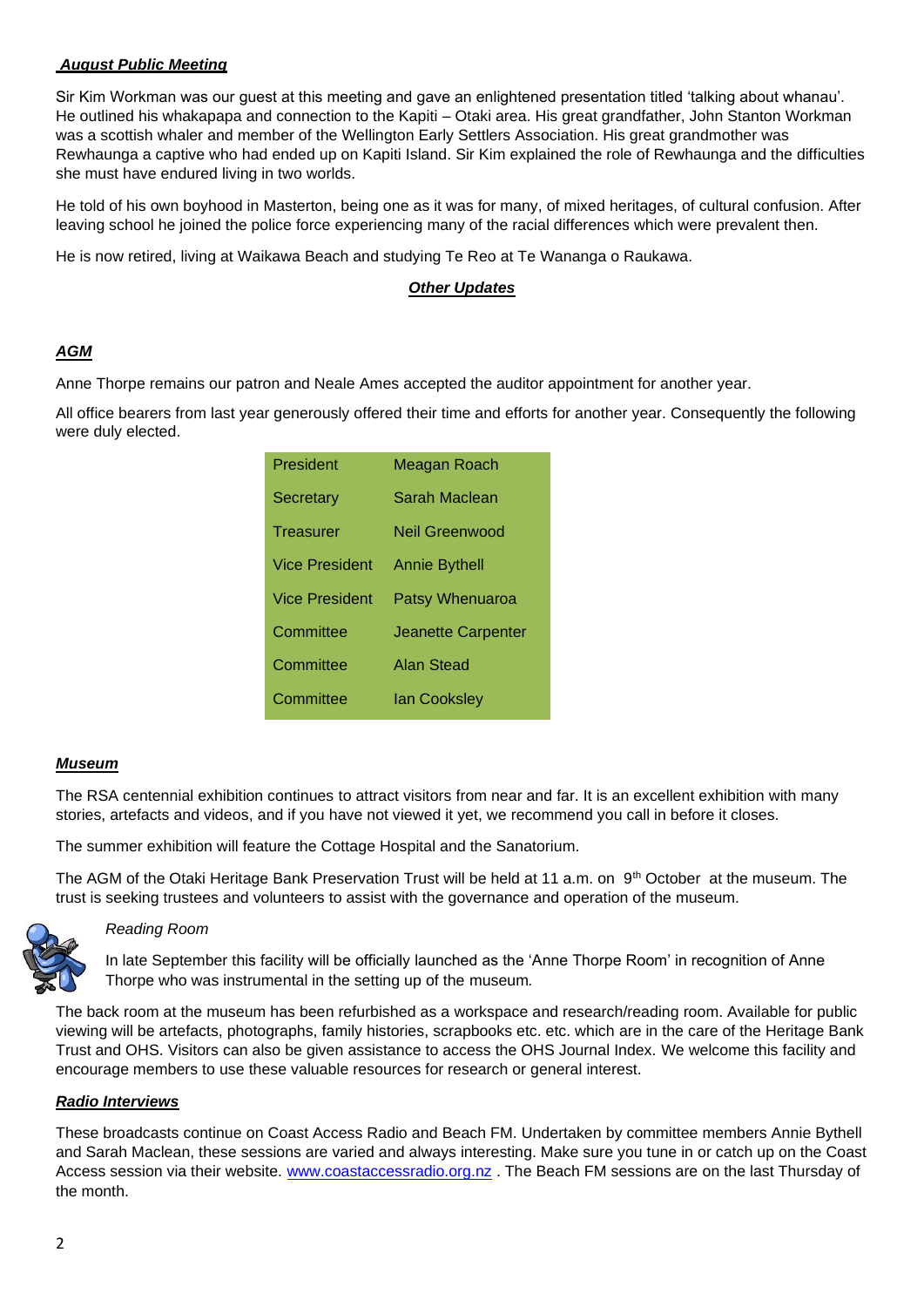#### **2019 Journal**



This years journal is progressing well and will be launched at our December public meeting.

As always, we welcome any and all contributions from members, family or friends. **We are already planning the 2020 issue** so if you would like help in putting your memories or ideas into an article for the journal please contact our Editor, Sarah Maclean at [otakihistoricalsociety@yahoo.com](mailto:otakihistoricalsociety@yahoo.com) or [otakihistoricalsociety@gmail.com,](mailto:otakihistoricalsociety@gmail.com) or speak to any of our committee members.

### *Previous Journals*

The society has past journals available for sale at varying prices (from \$5). Please contact us to confirm the availability and cost of any of these journals you are interested in.

**Note:** Digitised copies of out of print journals and/or articles from any of our journals can be purchased from the society. Contact us for costs and further details.

Follow the link to our website to see all the covers of previous issues, click on the image to view the contents and make your choice! <https://www.otakihistoricalsociety.org.nz/journals>

#### *OHS Website and Index*



We now have our last nine newsletters available on the website. Click on the 'Newsletters' tab at the top of the home page to view.

The updated 1978 -2018 index is available on the website. [www.otakihistoricalsociety.org.nz](http://www.otakihistoricalsociety.org.nz/) The index is a valuable tool for researchers and members seeking information relating to the content of our 40 journals. Use the index to see if your interests (or family) are mentioned. If you find relevant information, refer to your journals or contact the Society to obtain past issues or digitised articles or journals.

The website also has many photographs and a very interesting timeline of Otaki's history for your viewing.

Journals and photographs can be purchased through the website and you can also join the society or renew your subscription. Submission forms for journals, subscriptions, queries are available.

## *OHS Facebook Page*

See our page for meeting information, photographs and other updates. There has been a lot of activity on the page during the past two months as viewers enjoy the photographs and information that have been posted. E.g. in just two days, 2nd-3rd September we had 31 comments and 6 shares.

<https://www.facebook.com/otakihistoricalsociety/>

#### *Correspondence*

Correspondence numbers continue to be steady (35 received during August) and include requests for information, photographs and journals as well as business as usual. Our committee does a stirling job in responding as some queries can take several hours to resolve. During August these included:

- Do we have a photo of a specific house
- How to find info relating to Marycrest and the sanitorium
- Query re a photo in an early journal
- Three requests for info relating to ancestors
- An offer of information and documentation
- Query re 1830's flood of Pakakutu Pa
- Journal related etc,etc.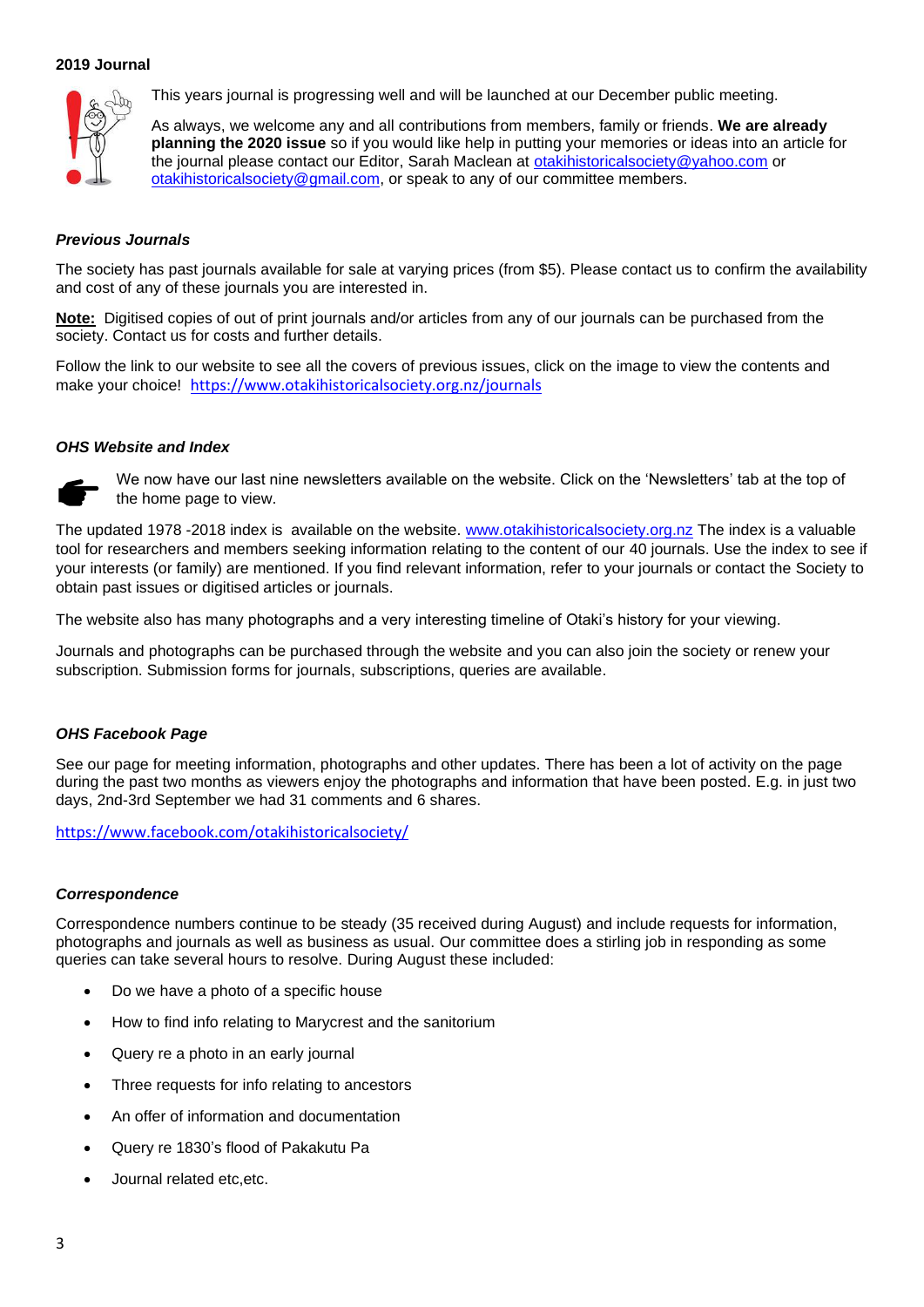# *Your thoughts please !! We look forward to your response!!*

The committee is aware that our activities have changed little in recent years. We are interested in hearing what you, our members, would like to see changed or improved. Please give some thought to the following (and any other ideas you may have) and we will run a short survey later in the year. Please also feel free to approach a committee member at any time with feedback. You do not need to wait for a survey.

- Times of meetings
- **Venue**
- Speakers Topics
- Should we cover only Otaki or the wider Kapiti Coast Horowhenua

# *Kiwibank to stop offering a cheque service*

Kiwibank recently announced they will not accept cheques after March1 2020. As the society banks with Kiwibank we ask you to remember this in any financial dealings with us after that date.

# *Upcoming Events*

*Wellington Heritage Week Oct 28 to Nov 3*

A week of amazing walks, tours, presentations etc See link below for details:

<https://wellingtonheritageweek.co.nz/>

## *OHS Public Meetings*

Oct 1 2019: Public Meeting and presentation by Cath Bishop.

Dec 3 2019: Public Meeting and Journal launch.

# *Reminder*

The Society warmly welcomes:

- Ideas and articles for future journals.
- Photographs, manuscripts, and documents etc. relating to the history of Otaki and its surrounds.
- New members.

Contact us at: [otakihistoricalsociety@yahoo.com](mailto:otakihistoricalsociety@yahoo.com)



*Ideal Milk Bar - Otaki Railway*

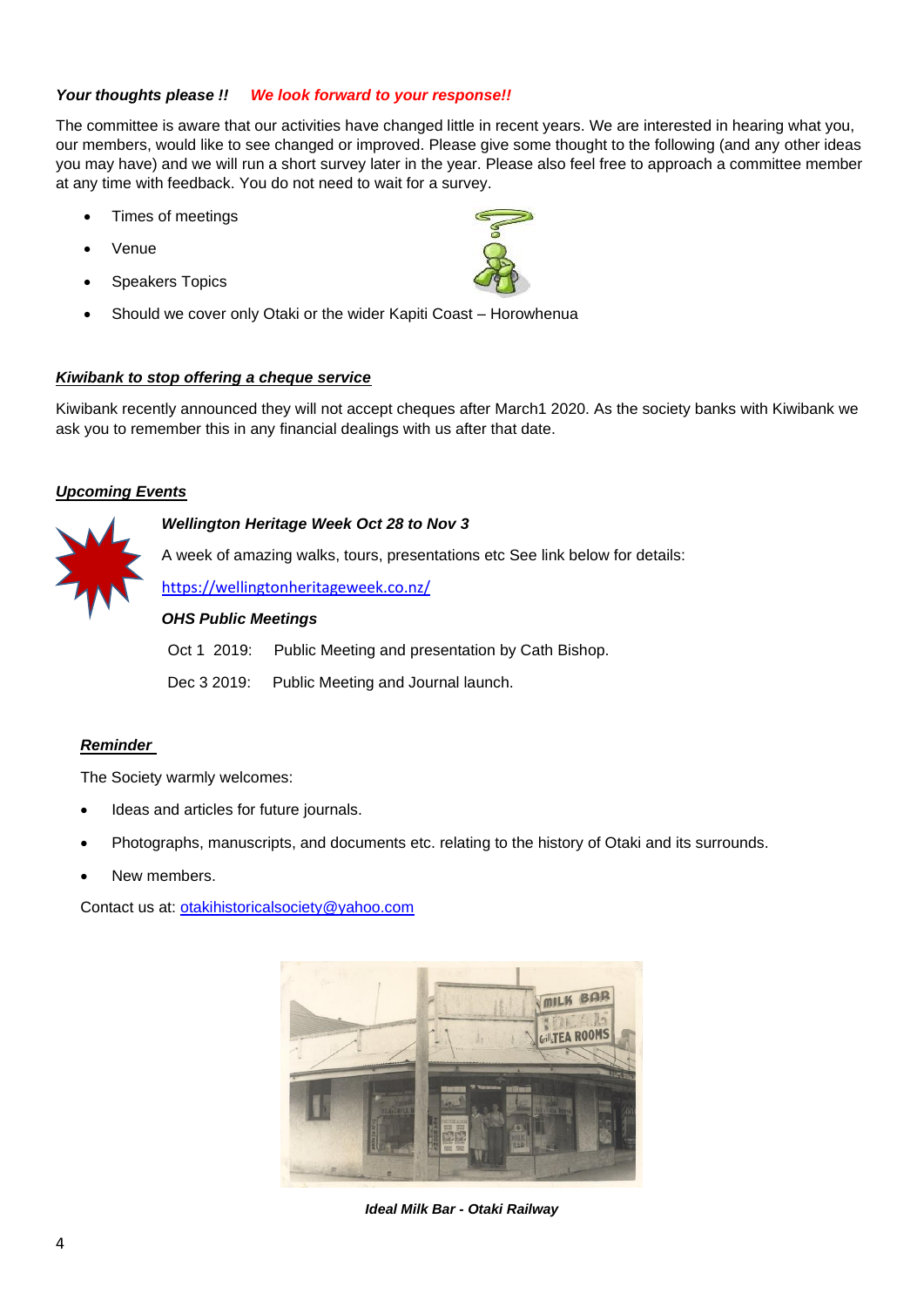|      | <b>Snippets from the Press Oct - Nov</b>                                                                                                                                                                                                                                                                                                                                                                                                                                           | <b>Courtesy Papers Past et al</b> |
|------|------------------------------------------------------------------------------------------------------------------------------------------------------------------------------------------------------------------------------------------------------------------------------------------------------------------------------------------------------------------------------------------------------------------------------------------------------------------------------------|-----------------------------------|
| 1849 | Bishop Hadfield returned to Otaki after an absence of five years<br>due to ill health. Ngati Raukawa turned out to give him an<br>emotional welcome.<br>Read the article below.<br>https://paperspast.natlib.govt.nz/newspapers/DSC18491030.2.9?query=otaki<br>%20&start_date=01-10-1849&end_date=30-11-<br>1849&snippet=true&type=ARTICLE,ILLUSTRATION                                                                                                                            |                                   |
| 1899 | Otaki Races postponed due to bad weather<br>An Otaki celebrity rejoicing in the euphonious name of<br>Ornamental Bill is said to be the lucky holder of a Tattersalls<br>Sweep ticket worth 1500 pounds on the 3rd horse in the<br>Melbourne Cup<br>A 600-acre farm is being sold on Nov 1 <sup>st</sup> for MacDonald, Wilson<br>& Co. 350 acres in grass the rest being light bush. Six miles from<br>Otaki Railway fronting the Otaki River. Carries 2 1/2 sheep to the<br>acre |                                   |
| 1909 | Maori College opening. The platform collapsed during the<br>opening ceremony, the Governor and party were precipitated to<br>the ground, but nobody was injured. The ceremony proceeded<br>without incident.                                                                                                                                                                                                                                                                       |                                   |
| 1919 | A fire destroyed a block of four shops owned by Mrs Inill. They<br>included a billiard saloon, a hairdresser and two other shops. The<br>insurances were small                                                                                                                                                                                                                                                                                                                     |                                   |
| 1929 | Vital statistics for Otaki during October were 4 births, 5 deaths<br>and 1 marriage<br>The rainfall for the month was 2.46 inches and there were two<br>frosts                                                                                                                                                                                                                                                                                                                     |                                   |
| 1939 | Mr McFetridge is suffering from a badly poisoned hand due to<br>handling hemlock<br>Some person deliberately cut portions of the boundary fence at<br>the racecourse the night before the races<br>Small quantities of whitebait were netted and sold readily for 5s a<br>pint                                                                                                                                                                                                     |                                   |